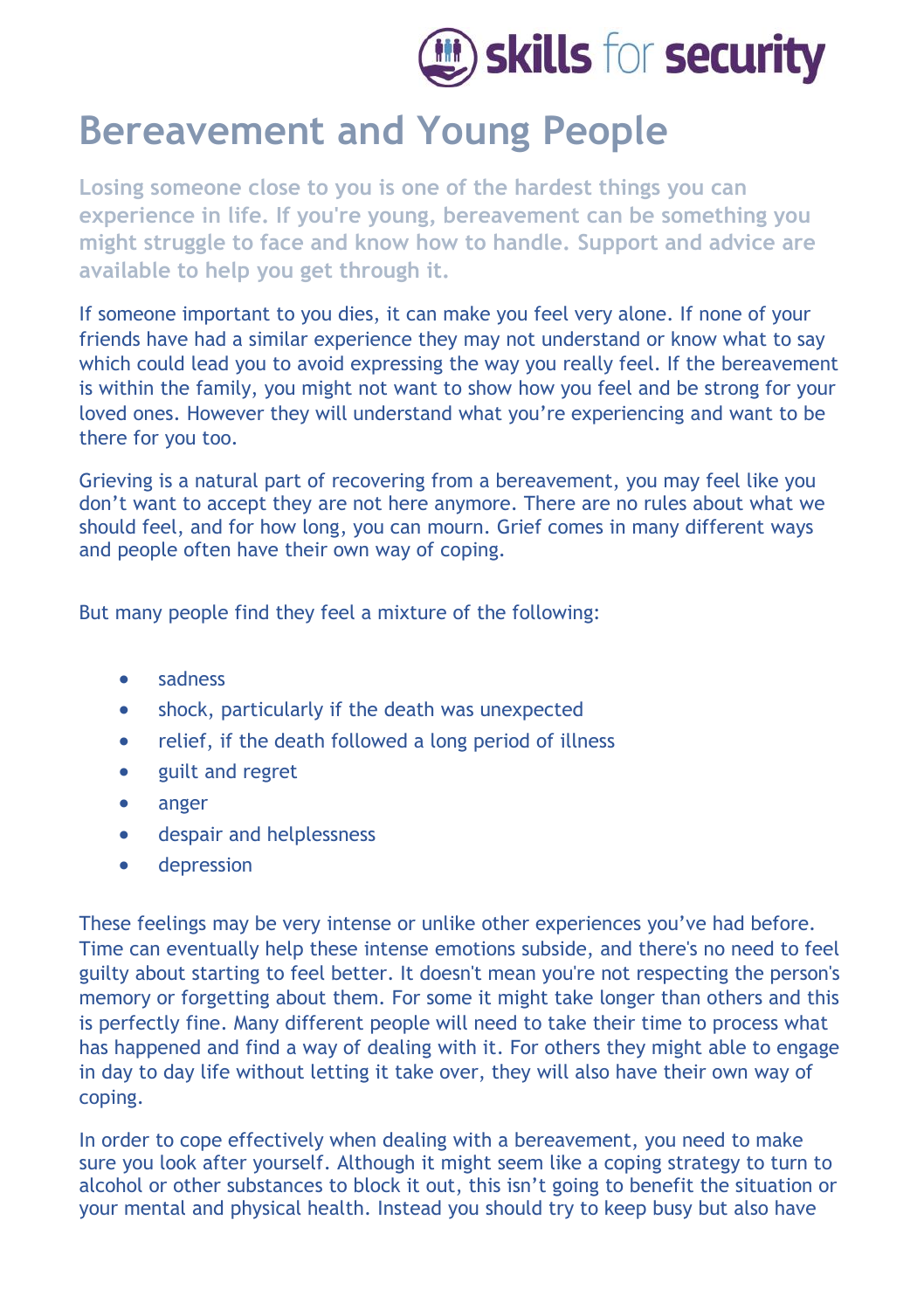

time to yourself, this will allow you to still be in touch with day to day life but also have space to be on your own. You also need to make sure you're eating well, as often you may be too focussed on the current situation to be hungry or remember to eat regularly.

## **Finding support for bereavement**

Talking about your grief is an important part of getting through a bereavement. Choosing who to talk to about your feelings is a very personal decision, this is your choice and you should feel completely comfortable sharing this information with that person. If you've lost a family member, someone else in your family may also be good to open up to because they're likely to understand how you're feeling.

## **If you'd rather talk to someone professional or not involved in the current situation you have many options including:**

**Websites and blogs** – such as [Hope Again,](http://hopeagain.org.uk/) a website for young people going through a bereavement, where you can find information, read other people's experiences, and add your own if you want to; the [Winston's Wish](http://www.winstonswish.org.uk/) and [Child](http://www.childbereavementuk.org/)  [Bereavement Charity](http://www.childbereavementuk.org/) websites also offer information and advice.

**Helplines** – including Bereavement Trust Helpline who offer support for anyone who has or is suffering from a bereavement [www.bereavement-trust.org.uk](http://www.bereavement-trust.org.uk/) or 0800 435 455 and the [Cruse Bereavement](http://www.cruse.org.uk/) young people's helpline on 0808 808 1677.

**[Your GP](https://www.nhs.uk/Service-Search/GP/LocationSearch/4)** – especially if you're concerned you're not coping, might be depressed, have trouble eating or sleeping, are thinking about hurting yourself, or you're not starting to feel better after a few months: they may suggest you have [counselling.](https://www.nhs.uk/conditions/counselling/)

**A teacher or tutor** – you may be distracted or find it hard to concentrate at school or college for a while, so talking to a teacher you feel comfortable with can help them understand what you're going through and take a bit of pressure off you; special circumstances, such as bereavement, can sometimes be taken into account if you're having trouble with coursework or exams.